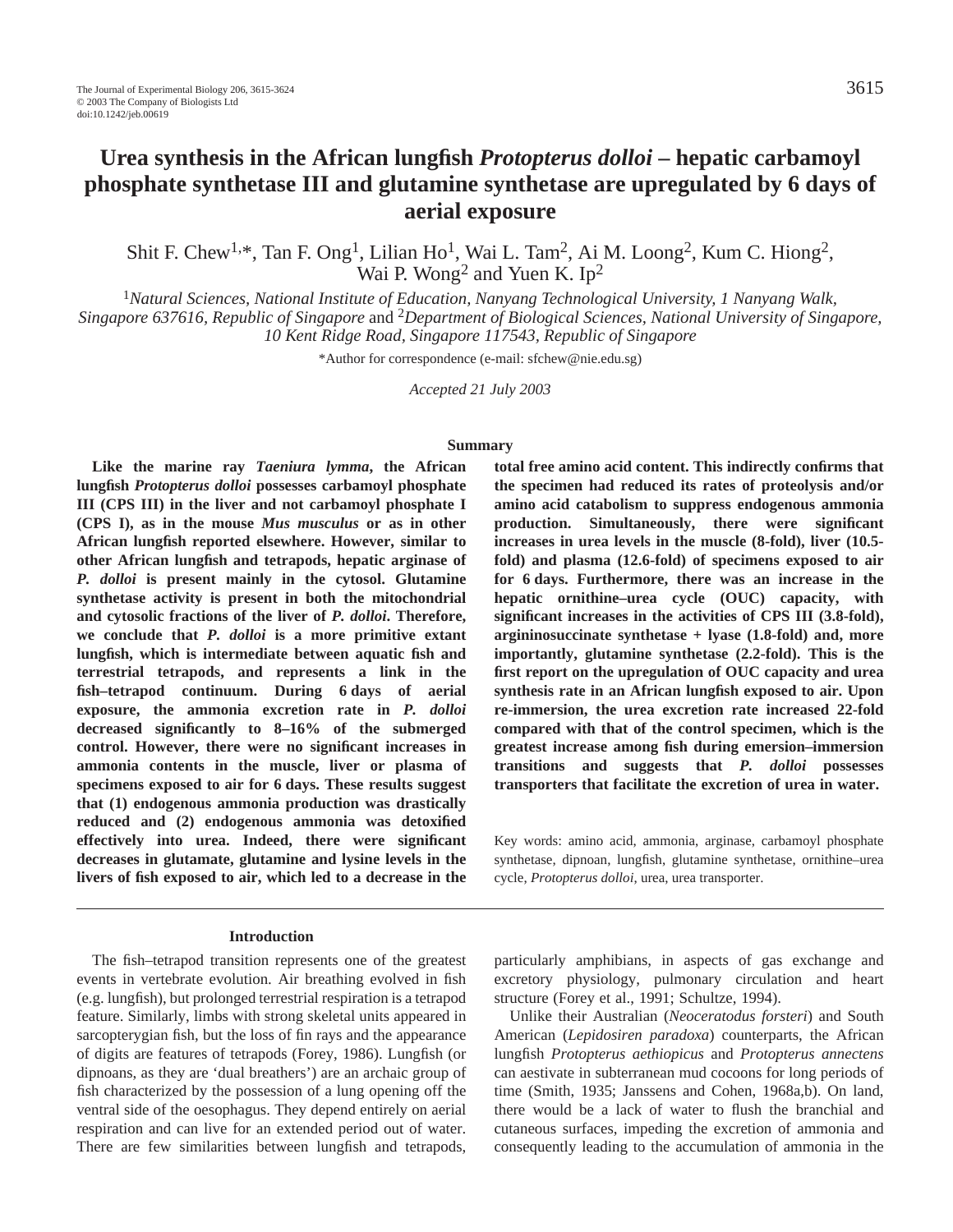body. Ammonia is toxic (Ip et al., 2001a), and therefore African lungfish have to avoid ammonia intoxication when out of water. Previous work on *P. aethiopicus* and *P. annectens* revealed that they are ureogenic (Janssens and Cohen, 1966; Mommsen and Walsh, 1989). Similar to tetrapods, they possess mitochondrial carbamoyl phosphate synthetase I (CPS I), which utilizes NH4 <sup>+</sup> as a substrate, and an arginase that is present mainly in the cytosol of the liver (Mommsen and Walsh, 1989). By contrast, coelacanths, marine elasmobranchs and some teleosts are known to have carbamoyl phosphate synthetase III (CPS III; Mommsen and Walsh, 1989; Anderson, 1980; Randall et al., 1989), which utilizes glutamine as a substrate, and arginase in the hepatic mitochondria. It was suspected that the replacement of CPS III with CPS I, and that of mitochondrial arginase with cytosolic arginase, occurred before the evolution of the lungfish (Mommsen and Walsh, 1989).

Found in Central Africa in the lower and middle Congo River Basins, the slender lungfish *Protopterus dolloi* aestivates on land within a dry layer of mucus (Brien, 1959; Poll, 1961) instead of in a cocoon inside the mud like *P. aethiopicus* and *P. annectens.* It is likely that African lungfish evolved through a sequence of events, i.e. air breathing, migration to land and then burrowing into mud. Aestivation could occur on land or in mud, but the latter must have certain advantages, such as predator avoidance, over the former. This led us to suspect that burrowing into the mud could be a more advanced development during evolution and to hypothesize that *P. dolloi* might be a more-primitive extant lungfish that bore some of the characteristics and traits of its piscine ancestors. Therefore, the first objective of this study was to determine what type of CPS was present in the liver and to elucidate the compartmentation of hepatic arginase in *P. dolloi*. Furthermore, it has been reported that CPS III is present in extra-hepatic tissues of some teleosts (see review by Anderson, 2001), but no such information is available for lungfish. Hence, attempts were made to examine whether the muscle or gut of *P. dolloi* would also have CPS I or CPS III activity.

To date, no glutamine synthetase (GS) activity has been detected in the liver of African lungfish (Campbell and Anderson, 1991), probably because the African lungfish examined possess CPS I and not CPS III. If indeed *P. dolloi* possessed CPS III, then it would be essential for it to have GS in the hepatic mitochondria to supply the glutamine needed for urea synthesis *de novo*. Hence, the second objective of this study was to verify whether GS activity was present in the liver of *P. dolloi*.

During 78–129 days of aestivation out of water, *P*. *aethiopicus* accumulates urea in its body (Janssens and Cohen, 1968a). However, it was reported that urea accumulation did not involve an increased rate of urea synthesis (Janssens and Cohen, 1968a), even though the animals appear to be in continuous gluconeogenesis throughout aestivation (Janssens and Cohen, 1968b). This apparent controversy arose because of two counteracting factors: (1) increase in the rate of urea production and (2) decrease in the rate of ammonia production.

During the initial phase of aerial exposure before the onset of a reduction in the rate of ammonia production, the rate of urea synthesis *de novo* theoretically has to be increased to detoxify ammonia that is produced at a normal (or slightly sub-normal) rate and cannot be excreted. After entering into aestivation for a relatively long period, ammonia production rate would have been suppressed (Smith, 1935; Janssens, 1964). This would subsequently result in a decrease in the rate of urea synthesis *de novo*, leading to those observations made in previous studies (Janssens and Cohen, 1968a,b). Therefore, the third objective of the present study was to elucidate whether there was actually a large increase in the rate of urea production in *P. dolloi* and whether increases in the hepatic CPS III and GS activities would occur during 6 days of aerial exposure without undergoing aestivation.

Detoxification of ammonia to urea does not appear to be a common strategy adopted by adult teleosts exposed to air, probably because it is energy intensive, having a stoichiometry of 4 moles (*via* CPS I) to 5 moles (*via* CPS III) of ATP per mole of urea (Ip et al., 2001a). Instead, several tropical teleosts accumulate alanine [e.g. mudskipper (*Periophthalmodon schlosseri*), Ip et al., 2001c; snakehead (*Channa asiatica*), Chew et al., 2003] and glutamine [e.g. marble goby (*Oxyeleotris marmoratus*), Jow et al., 1999; sleeper (*Bostrichthyes sinensis*), Ip et al*.*, 2001b; mangrove killifish (*Rivulus marmoratus*), Frick and Wright, 2002; swamp eel (*Monopterus albus*), Tay et al., 2003]. The formation of glutamine from glutamate (only 1 mole of ATP per mole of ammonia detoxified) is also energy dependent and appears to be adopted mainly by teleosts that remain completely quiescent on land. By contrast, alanine formation through the partial catabolism of certain amino acids would lead to the production of ATP, which can support locomotory activities on land (Ip et al., 2001b) without releasing ammonia (Ip et al., 2001a). Unlike amphibious teleosts (e.g. *P. schlosseri*), *P. dolloi* is completely inactive on land. Therefore, we hypothesized that *P. dolloi* would not adopt the strategy of partial amino acid catabolism and would not accumulate alanine when exposed to air. Also, we hypothesized that it would not accumulate glutamine during aerial exposure, because glutamine is channelled into the OUC for urea synthesis *via* CPS III.

It has been suggested that suppression of proteolysis and/or amino acid catabolism may be a fundamental strategy adopted by some tropical teleost fish to decrease endogenous ammonia production during aerial exposure (Lim et al., 2001; Ip et al., 2001b,c; Chew et al., 2001). Since *P. dolloi* can tolerate aerial exposure better than any teleost, the fourth objective of this study was to verify that *P. dolloi* could indeed suppress ammonia production on land even before aestivation took place.

## **Materials and methods**

*Collection and maintenance of specimens* P. dolloi (Boulenger 1900), weighing 100-150 g body mass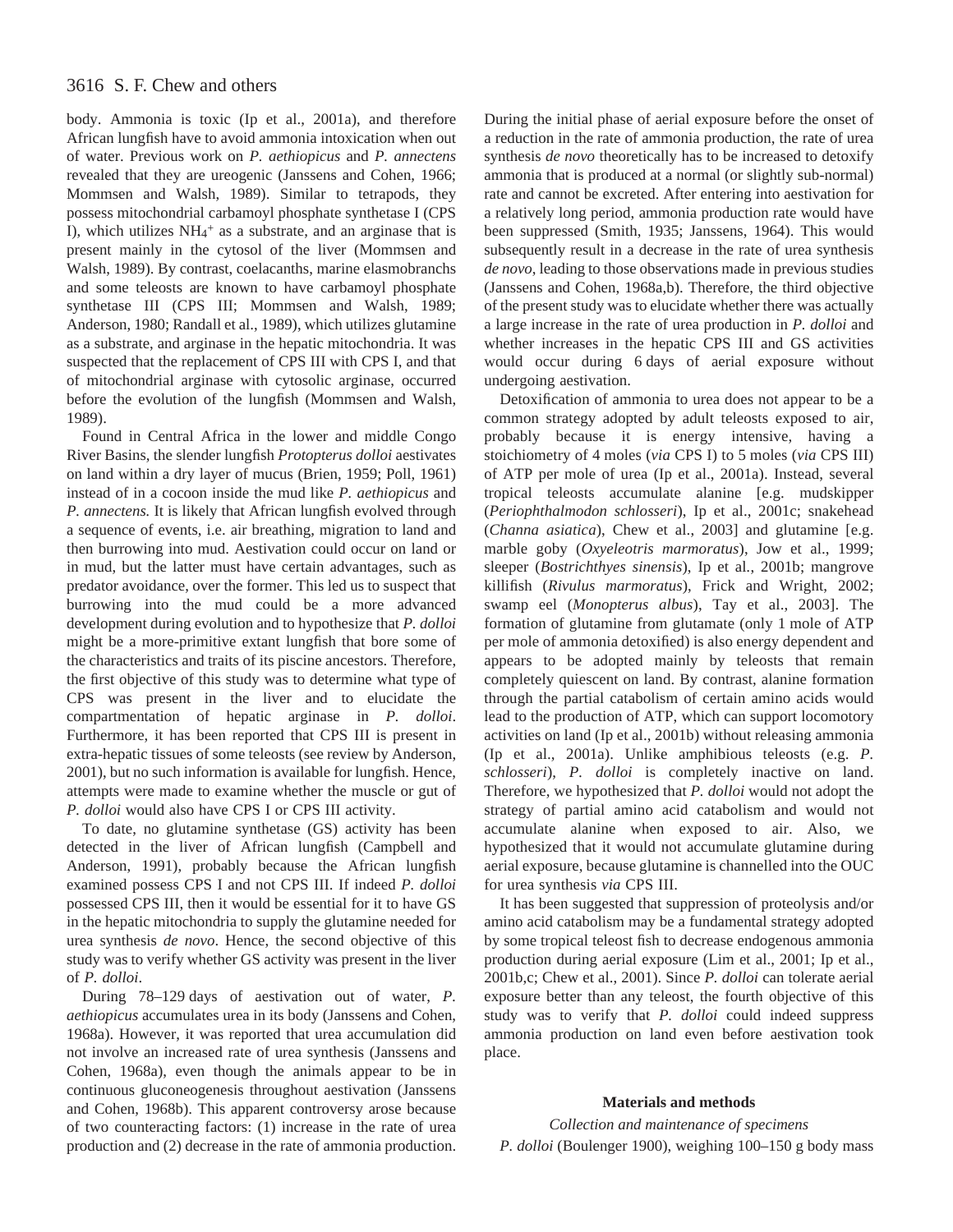and being collected from Nigeria, Africa, were imported through a local fish farm in Singapore. Identification of the specimens was performed according to Poll (1961). Specimens were maintained in plastic aquaria filled with dechlorinated water, containing  $2.3 \text{ mmol } l^{-1}$  Na<sup>+</sup>, 0.54 mmol l<sup>-1</sup> K<sup>+</sup>, 0.95 mmol l<sup>-1</sup> Ca<sup>2+</sup>, 0.08 mmol l<sup>-1</sup> Mg<sup>2+</sup>, 3.4 mmol l<sup>-1</sup> Cl<sup>-</sup> and 0.6 mmol  $l^{-1}$  HCO<sub>3</sub><sup>-</sup>, at pH 7.0 and at 25<sup>°</sup>C in the laboratory. Water was changed daily. No attempt was made to separate the sexes. The specimens were acclimated to laboratory conditions for at least one month. During the adaptation period, specimens were fed frozen blood worms. Food was withdrawn 48 h prior to experiments, which gave sufficient time for the gut to be emptied of all food and waste. All experiments performed in this study were under a  $12 h:12 h$  light:dark regime unless stated otherwise.

## *Verification of the presence of CPS III and GS*

The liver, muscle and gut of *P. dolloi* in the control condition were excised quickly and homogenized in 5 volumes (w/v) of ice-cold extraction buffer containing  $50 \text{ mmol } l^{-1}$  Hepes (pH 7.6), 50 mmol  $l^{-1}$  KCl and 0.5 mmol  $l^{-1}$  EDTA. The homogenate was sonicated (110 W, 20 kHz; Misonix Incorporated, Farmingdale, NY, USA) three times for 20 s each, with a 10 s break between each sonication. The sonicated sample was centrifuged at 10 000  $g$  and 4°C for 15 min. After centrifugation, the supernatant was passed through a Bio-Rad P-6DG column (Bio-Rad Laboratories, Hercules, CA, USA) equilibrated with the extraction buffer without EDTA. The filtrate obtained was used directly for enzyme assay. Preliminary results indicated that OUC enzymes were present only in the liver of *P. dolloi*. For comparison, the livers excised from the marine blue-spotted fantailed ray *Taeniura lymma* (obtained from the local wet market) and the mouse *Mus musculus* (obtained through the Animal Holding Unit of the National University of Singapore) were processed at the same time with those from *P. dolloi* and the CPS activities assayed by the same batch of chemicals.

CPS (E.C. 2.7.2.5) activity was determined according to the method of Anderson and Walsh (1995), as applied to the mudskipper (Lim et al., 2001). Radioactivity was measured using a Wallac 1414 liquid scintillation counter (Wallac Oy, Turku, Finland). Enzyme activity was expressed as µmol [<sup>14</sup>C]urea formed min<sup>-1</sup> g<sup>-1</sup> wet mass.

Ornithine transcarbamoylase (OTC; E.C. 2.1.3.3) activity was determined by combining the methods of Anderson and Walsh (1995) and Xiong and Anderson (1989). Absorbance was measured at 466 nm using a Shimadzu 160 UV VIS recording spectrophotometer (Shimadzu Co., Kyoto, Japan). Enzyme activity was expressed as umol-citrulline formed  $\min^{-1} g^{-1}$  wet mass.

Argininosuccinate synthetase (E.C. 6.3.4.5) and lyase (E.C. 4.3.2.1) (ASS + L) activities were determined together, assuming that both were present, by measuring the formation of [14C]fumarate from [14C]aspartate using the method of Cao et al. (1991). Radioactivity was measured using a Wallac 1414 liquid scintillation counter.  $ASS + L$  activity was expressed as µmol [<sup>14</sup>C]fumarate formed min<sup>-1</sup> g<sup>-1</sup> wet mass.

Arginase (E.C. 3.5.3.1) was assayed as described by Felskie et al. (1998). Urea was determined as described above. Arginase activity was expressed as µmolurea formed  $\min^{-1} g^{-1}$  wet mass.

GS (E.C. 6.3.1.2) was assayed as transferase activity according to the method of Shankar and Anderson (1985). Its activity was expressed as μmolγ-glutamylhydroxymate formed  $\min^{-1} g^{-1}$  wet mass.

Cellular fractionation of liver from *P. dolloi* was performed according to the methods of Anderson et al. (2002). Lactate dehydrogenase and cytochrome *c* oxidase were used as markers for cytosol and mitochondria, respectively.

### *Evaluation of the effects of 6·days aerial exposure on nitrogenous excretion and accumulation*

Specimens were immersed individually in 2 litres of water at 25°C with aeration in separate plastic tanks  $(20.5 \text{ cm} \times 14.5 \text{ cm} \times 6 \text{ cm}$ , length  $\times$  width  $\times$  height). Preliminary experiments on the analysis of ammonia and urea in the water sampled at 6 h and 24 h showed that the ammonia and urea excretion rates were linear up to at least 24 h. Subsequently, 3·ml of water was sampled for ammonia and urea analysis after 24 h of exposure. The same individuals were then exposed to terrestrial conditions in plastic tanks containing 20 ml of water. After 24 h, the fish were sprayed thoroughly with water. The water collected was used for ammonia and urea analyses. The process was repeated for 6 days. The disturbance created by the daily collection and introduction of water prevented the experimental subject from initiating aestivation during this period. After 6 days of aerial exposure, specimens were reimmersed in water for 24 h to study the rates of ammonia and urea excretion upon recovery. A separate group of fish submerged in water for the same period of time served as the control. Ammonia and urea in water samples were determined according to the methods of Jow et al. (1999).

A preliminary study was performed to demonstrate that the rates of ammonia and urea excretion were not affected by bacterial actions. Small volumes (200 ml) of the external medium in which the control fish had been exposed for 24 h were set aside at 25°C. Water samples were collected 24 h later. The concentrations of ammonia and urea before and after this 24-h period of incubation were compared and were confirmed not to be significantly different from each other.

At the end of 6 days, specimens were killed with a strong blow to the head. The lateral muscle and liver were quickly excised. The excised tissues and organs were immediately freeze-clamped in liquid nitrogen with pre-cooled tongs. Frozen samples were kept at –80°C. A separate group of fish exposed to similar conditions was used for the collection of blood samples. The blood was collected in heparinized capillary tubes by caudal puncture. The collected blood was centrifuged at 4000  $\boldsymbol{g}$  at 4<sup>o</sup>C for 10 min to obtain the plasma. The plasma was deproteinized in 2 volumes (v/v) of ice-cold 6% trichloroacetic acid (TCA) and centrifuged at 10 000 **g** at  $4^{\circ}$ C for 15 min. The resulting supernatant was kept at  $-80^{\circ}$ C until analyzed.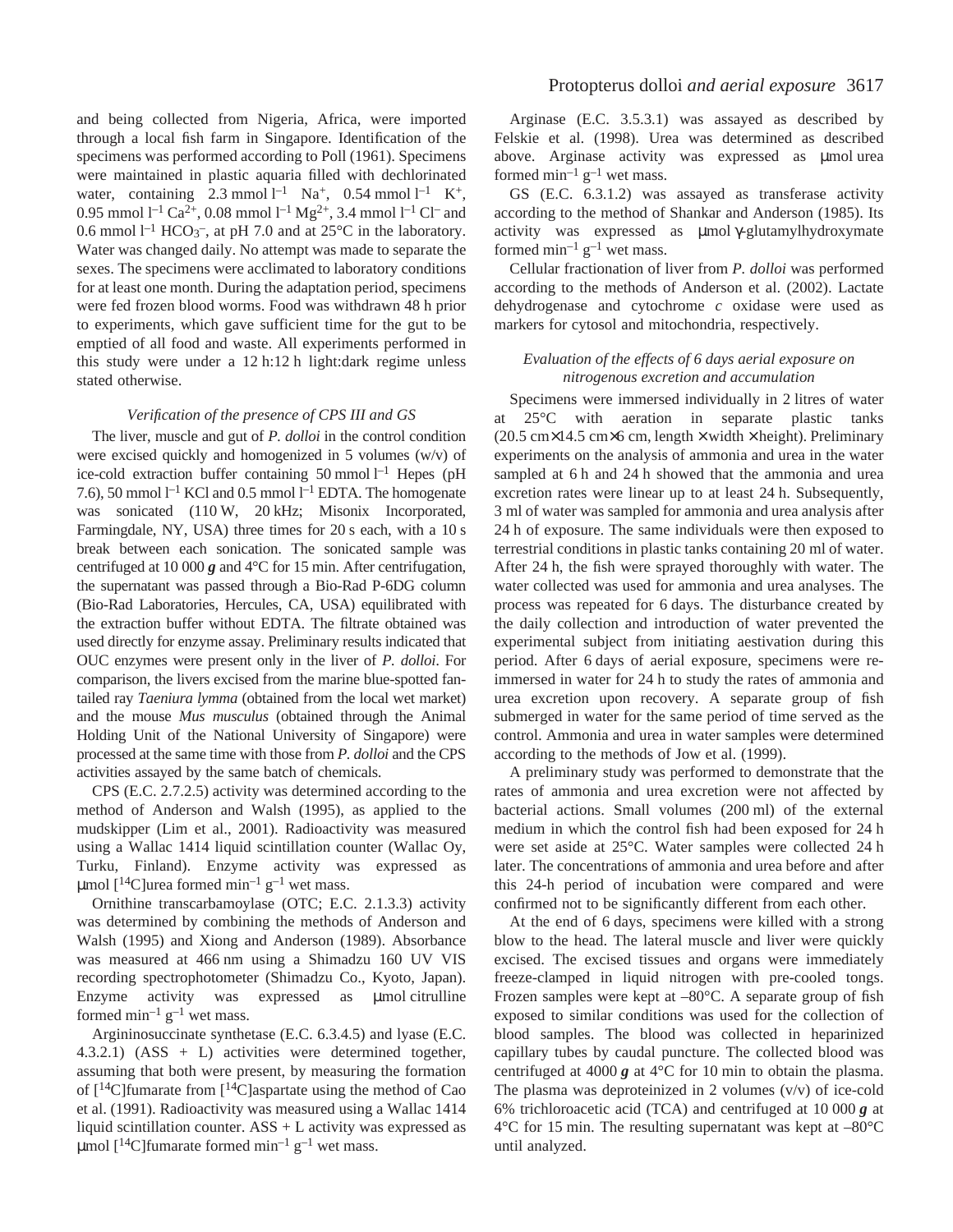The frozen samples were weighed, ground to a powder in liquid nitrogen and homogenized three times in 5 volumes (w/v) of 6% TCA at 24 000 revs  $min^{-1}$  for 20 s each using an Ultra-Turrax homogenizer with intervals of 10 s between each homogenization. The homogenate was centrifuged at 10 000  $g$ at  $4^{\circ}$ C for 15 min, and the supernatant obtained was kept at –80°C until analyzed.

For ammonia analysis, the pH of the deproteinized sample was adjusted to between 5.5 and 6.0 with 2 mol  $l^{-1}$  KHCO<sub>3</sub>. The ammonia content was determined using the method of Bergmeyer and Beutler (1985). The reaction mixture, in a total volume of 1.55 ml, consisted of 115 mmol  $l<sup>-1</sup>$  triethanolamine-HCl (pH 8.0), 11 mmol  $l^{-1}$  α-ketoglutarate, 0.56 mmol  $l^{-1}$ ADP, 0.19 mmol  $l^{-1}$  reduced NADH, 7.4 i.u. ml<sup>-1</sup> glutamate dehydrogenase (Sigma Chemical Co., St Louis, MO, USA) and an aliquot part of sample. Glutamate dehydrogenase was added last to initiate the reaction. The change in absorbance at 25°C and 340 nm was monitored using a Shimadzu UV-160A spectrophotometer. Freshly prepared NH4Cl solution was used as the standard for comparison.

The urea content in  $0.2$  ml of the neutralized sample was analyzed colorimetrically according to the method of Anderson and Little (1986), as modified by Jow et al. (1999). The difference in absorbance obtained from the sample in the presence and absence of urease was used for the estimation of urea content. Urea (Sigma Chemical Co.) was used as a standard for comparison. Results were expressed as  $\mu$ mol g<sup>-1</sup> wet mass tissue or mmol l<sup>-1</sup> plasma.

For FAA analysis, the supernatant obtained was adjusted to pH 2.2 with  $4 \text{ mol } l^{-1}$  lithium hydroxide and diluted appropriately with  $0.2$  mol  $l^{-1}$  lithium citrate buffer (pH 2.2). FAAs were analyzed using a Shimadzu LC-6A amino acid analysis system with a Shim-pack ISC-07/S1504 Li-type column. Results for FAA analyses were expressed as  $\mu$ mol g<sup>-1</sup> wet mass or mmol l<sup>-1</sup> plasma.

## *Elucidation of whether the OUC capacity would be enhanced by aerial exposure*

Specimens were exposed to the control (immersed) or terrestrial conditions individually in plastic aquaria as described above. OUC enzyme and GS activity in the liver was assayed according to the above-mentioned methods.

#### *Statistical analyses*

Results were presented as means ± S.E.M. Student's *t*-test and one-way analysis of variance (ANOVA) followed by Student–Newman–Keuls multiple range test were used to evaluate differences between means where applicable. Differences were regarded as statistically significant at *P*<0.05.

#### **Results**

#### *OUC enzymes*

A full complement of OUC enzymes was present in the liver of *P. dolloi* (Table 1). The *N*-acetylglutamate (AGA)dependent CPS present in *P. dolloi* had characteristics similar to that in the blue-spotted fan-tail ray *T. lymma* but was dissimilar to that in the mouse *M. musculus* (Table 2). It could utilize glutamine as a substrate, was activated by AGA and was refractory to UTP inhibition. No CPS III activity was detectable (detection limit = 0.001  $\mu$ mol min<sup>-1</sup> g<sup>-1</sup>) from the muscle or the gut of *P. dolloi*. GS activity was also detected in the liver (Table 1) but not the muscle.

Only 0.8% of lactate dehydrogenase activity was present in the mitochondrial fraction, indicating that mitochondria were quite free of cytosolic components. Eighty-five percent of the cytochrome *c* oxidase activity was present in the mitochondrial fraction, with 12% present in the nuclear fraction, indicating that the mitochondrial fraction represented a high percentage of the mitochondrial enzymes. CPS III was present exclusively in the liver mitochondria, but 90.8±4.6% (*N*=5) of the arginase

# Table 1. *Effects of 6·days of exposure to terrestrial conditions on the activities of glutamine synthetase (GS), carbamoyl phosphate synthetase III (CPS III), ornithine transcarbamoylase (OTC), arginosuccinate synthetase + lyase (ASS + L) and arginase in the liver of* Protopterus dolloi

|                      |                 | Activity<br>(µmol min <sup>-1</sup> $g^{-1}$ wet mass) |  |
|----------------------|-----------------|--------------------------------------------------------|--|
| Enzymes              | Immersed        | Terrestrial                                            |  |
| <b>GS</b>            | $0.16 + 0.01$   | $0.36 \pm 0.04*$                                       |  |
| CPS III (glutamine + |                 |                                                        |  |
| $AGA + UTP$          | $0.27+0.04$     | $1.04 \pm 0.23*$                                       |  |
| OTC.                 | $9.86 \pm 1.33$ | $16.2 + 2.85$                                          |  |
| $ASS + L$            | $0.47+0.07$     | $0.87+0.15*$                                           |  |
| Arginase             | $143 + 36$      | $250+51$                                               |  |

Results represent means  $\pm$  s.E.M. ( $N=5$ ).

AGA, *N*-acetyl-L-glutamate; UTP, uridine triphosphate.

\*Significantly different from the fish immersed in water (*P*<0.05).

Table 2. *Activities of carbamoyl phosphate synthetase (CPS) in the presence of various substrates and effectors from the livers of* Mus musculus *(mouse),* Protopterus dolloi *(lungfish) and* Taeniura lymma *(stingray)* 

| $\alpha$ and $\alpha$ is a contracted by $\alpha$ in $\alpha$ in $\alpha$ is $\alpha$ if $\alpha$ is $\alpha$ is $\alpha$ is $\alpha$ is $\alpha$ is $\alpha$ is $\alpha$ is $\alpha$ is $\alpha$ is $\alpha$ is $\alpha$ is $\alpha$ is $\alpha$ is $\alpha$ is $\alpha$ is $\alpha$ is $\alpha$ is $\alpha$ is $\alpha$ is $\alpha$ |                                                            |                    |                         |  |
|---------------------------------------------------------------------------------------------------------------------------------------------------------------------------------------------------------------------------------------------------------------------------------------------------------------------------------------|------------------------------------------------------------|--------------------|-------------------------|--|
|                                                                                                                                                                                                                                                                                                                                       | CPS activity<br>(µmol min <sup>-1</sup> $g^{-1}$ wet mass) |                    |                         |  |
| Substrate and effectors <i>M. musculus</i>                                                                                                                                                                                                                                                                                            |                                                            | P. dolloi          | T. lymma                |  |
| NH <sub>4</sub> Cl                                                                                                                                                                                                                                                                                                                    | n.d.                                                       | $0.007 \pm 0.03$   | $0.008 \pm 0.007$       |  |
| NH <sub>4</sub> Cl+AGA                                                                                                                                                                                                                                                                                                                | $4.01 \pm 0.43$                                            | $0.035 \pm 0.009*$ | $0.09 \pm 0.02*$        |  |
| NH <sub>4</sub> Cl+AGA+UTP                                                                                                                                                                                                                                                                                                            | $3.94 \pm 0.25$                                            | $0.028 \pm 0.009*$ | $0.06 + 0.02*$          |  |
| Glutamine                                                                                                                                                                                                                                                                                                                             | n.d.                                                       | n.d.               | $0.23 \pm 0.04$         |  |
| $Glutamine + AGA$                                                                                                                                                                                                                                                                                                                     | n.d.                                                       | $0.28 \pm 0.04$    | $0.63+0.10^{\dagger}$   |  |
| Glutamine + $AGA +$                                                                                                                                                                                                                                                                                                                   | n.d.                                                       | $0.27 + 0.04$      | $0.60 + 0.11^{\dagger}$ |  |
| UTP                                                                                                                                                                                                                                                                                                                                   |                                                            |                    |                         |  |

Results represent means+S.E.M. (*N*=5)

AGA, *N*-acetyl-L-glutamate; UTP, uridine triphosphate; n.d.; notdetectable (detection limit = 0.001  $\mu$ mol min<sup>-1</sup> g<sup>-1</sup> wet mass).

\*Significantly different from *M. musculus* (*P*<0.05); †significantly different from *P. dolloi* (*P*<0.05).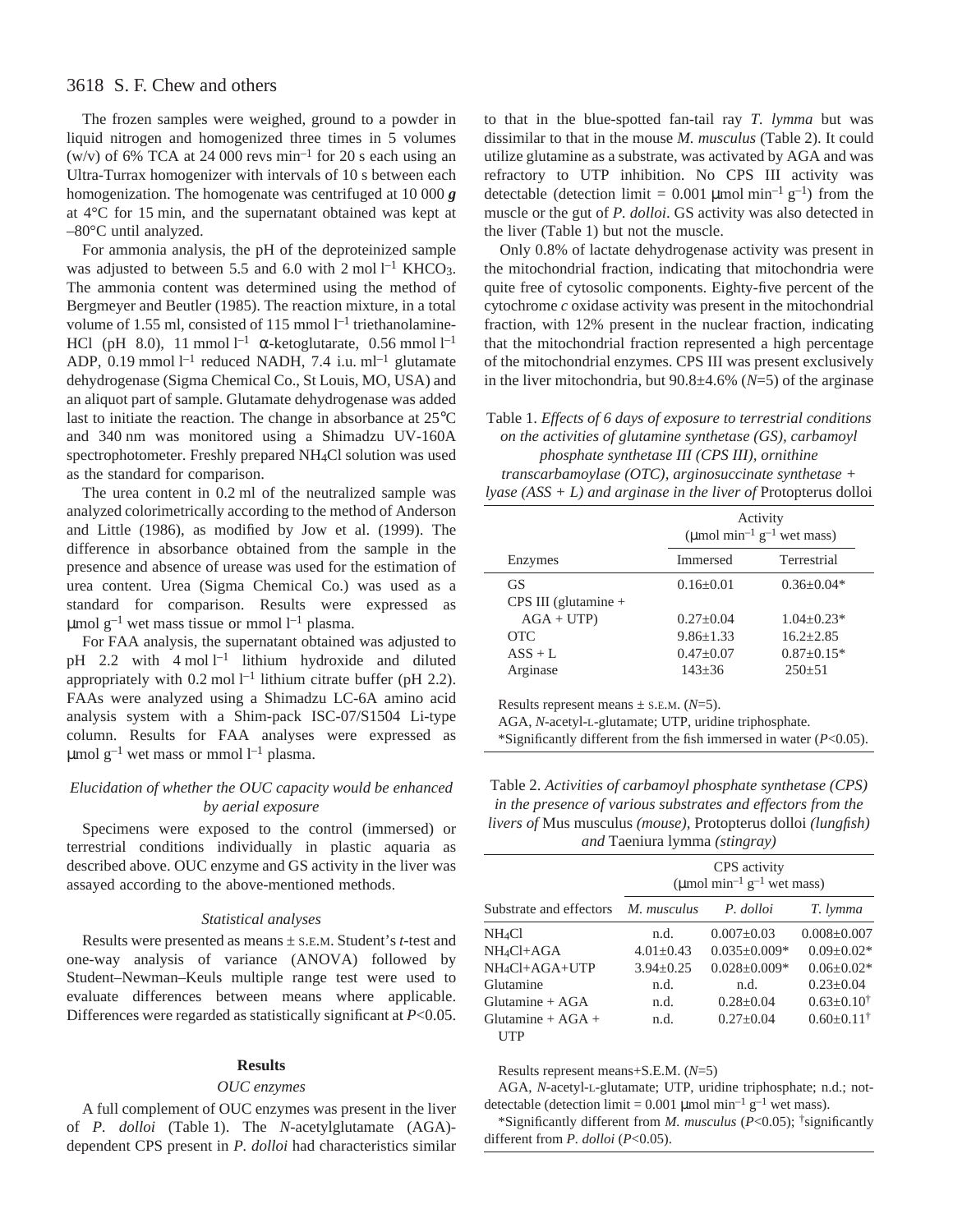was present in the cytosol. GS activity was detected in both the mitochondrial  $(0.042 \pm 0.006 \,\mu\text{mol min}^{-1} \text{mg}^{-1} \text{protein};\quad N=4)$ and cytosolic  $(0.018\pm0.003 \,\mu\text{mol min}^{-1}\,\text{mg}^{-1})$ protein; *N*=4) fractions from the liver of *P. dolloi*.

Aerial exposure led to significant increases in the activities of CPS III (3.8-fold),  $ASS + L$  (1.8fold) and GS (2.2-fold) in *P. dolloi* (Table 1).

#### *Rates of ammonia and urea excretion*

Aerial exposure significantly decreased the rate of ammonia excretion in *P. dolloi* (Fig. 1). During the 6 days of aerial exposure, the rate of ammonia excretion was approximately 8–16% of the control (immersed) value. Upon reimmersion, the ammonia excretion rate was still significantly lower than that of the immersed control (Fig. 1). The urea excretion rate was not affected during the first 3 days of aerial exposure  $(Fig. 2)$ . However, there was a 3-fold and 2.8fold increase in the rate of urea excretion on day 4 and day 5, respectively. Upon re-immersion after 6 days of aerial exposure, there was a 22fold increase in the urea excretion rate (Fig. 2).

#### *Ammonia and urea content in the tissues*

There was no significant change in the ammonia content in the muscle, liver or plasma of *P. dolloi* exposed to terrestrial conditions for 6·days (Table·3). However, the urea content in the muscle, liver and plasma increased by 8-, 10.5- and 12.6-fold, respectively (Table 3).

#### *FAAs in the tissues*

There was no significant change in the contents of FAAs and total FFA (TFAA) in the muscle of fish exposed to terrestrial conditions for 6 days (Table 4). However, there were significant decreases in the glutamate, glutamine and lysine levels in the liver of these experimental specimens (Table 5). In addition, the TFAA in the liver decreased significantly. There were slight increases in the concentrations of leucine and tryptophan, but a slight decrease in the concentration of threonine, in the plasma (Table·6). Six days of aerial exposure had no significant effect on the concentration of TFAA in the plasma of *P. dolloi*.

#### **Discussion**

## P. dolloi *possesses CPS III and GS – significance in biochemical evolution*

The relative systematic positions of the lungfish and the coelacanth (the only living



Fig. 1. Effects of exposure to terrestrial conditions on the rate of ammonia excretion of *Protopterus dolloi.* Values are means ± S.E.M. I, immersed (*N*=9); T, terrestrial (*N*=15); I/S, re-immersed (*N*=5). \*Significantly different from the corresponding immersed condition  $(P<0.05)$ ; <sup>a</sup>significantly different from the corresponding Day 1 condition  $(P<0.05)$ ; bsignificantly different from the corresponding Day 2 condition  $(P<0.05)$ ; significantly different from the corresponding Day 3 condition  $(P<0.05)$ ; dsignificantly different from the corresponding Day 4 condition  $(P<0.05)$ ; esignificantly different from the corresponding Day 5 condition (*P*<0.05).



Fig. 2. Effects of exposure to terrestrial conditions on the rate of urea excretion of *Protopterus dolloi.* Values are means ± S.E.M. I, immersed (*N*=8); T, terrestrial (*N*=15); R/I, re-immersed (*N*=5). \*Significantly different from the corresponding immersed condition (*P*<0.05); <sup>a</sup>significantly different from the corresponding Day 1 condition ( $P<0.05$ ); <sup>b</sup>significantly different from the corresponding Day 2 condition (*P*<0.05); csignificantly different from the corresponding Day 3 condition (*P*<0.05); dsignificantly different from the corresponding Day 4 condition  $(P<0.05)$ ; esignificantly different from the corresponding Day 5 condition  $(P<0.05)$ ; f significantly different from the corresponding Day 6 condition (*P*<0.05).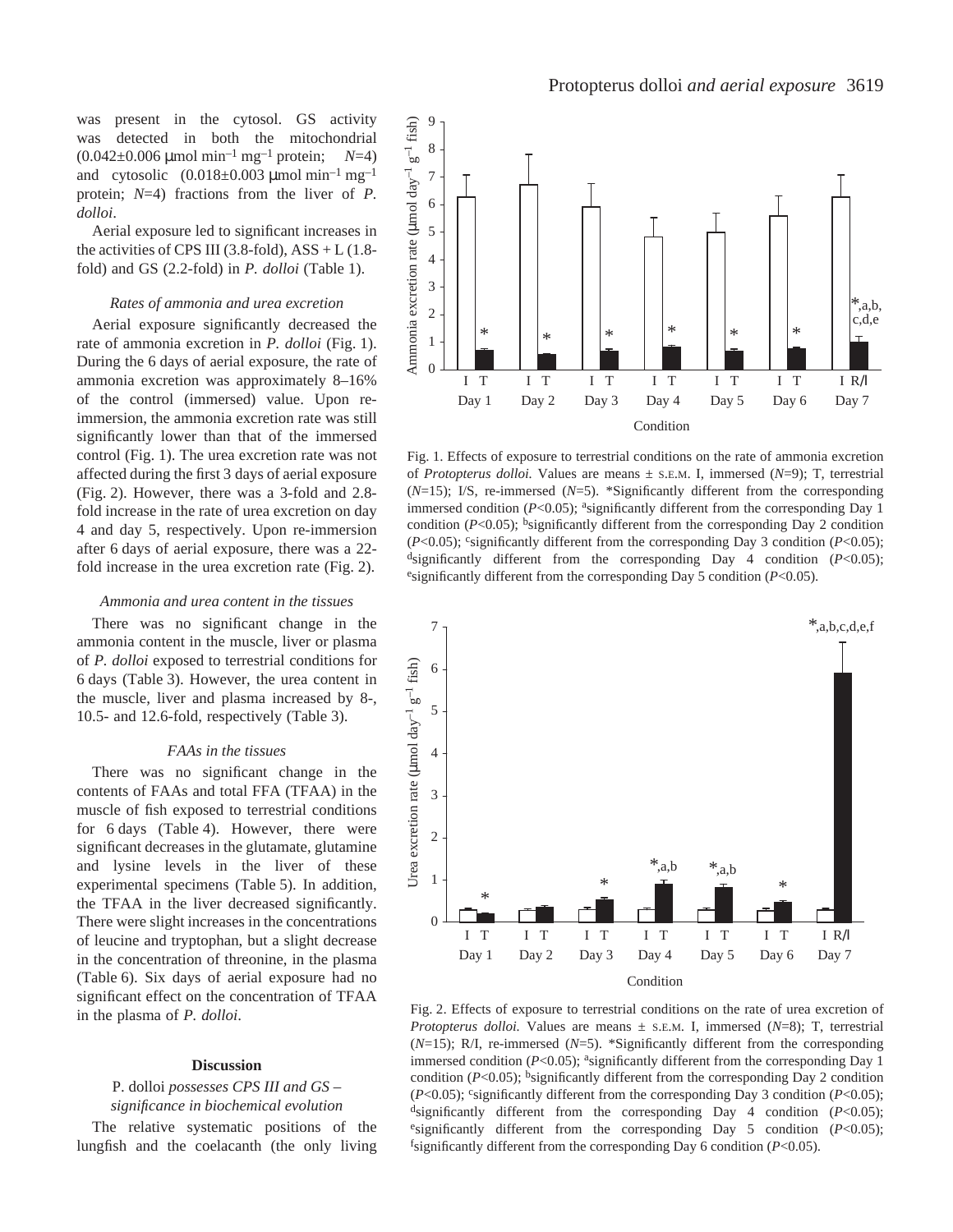|                                              |                       | Ammonia              | Urea                |                     |
|----------------------------------------------|-----------------------|----------------------|---------------------|---------------------|
| Tissue                                       | Immersed              | Terrestrial          | Immersed            | Terrestrial         |
| Muscle ( $\mu$ mol g <sup>-1</sup> wet mass) | $0.671 \pm 0.107(6)$  | $0.988 \pm 0.079(6)$ | $2.25 \pm 0.89(5)$  | $18.6 \pm 1.4(6)^*$ |
| Liver ( $\mu$ mol g <sup>-1</sup> wet mass)  | $2.59 \pm 0.349(5)$   | $2.70\pm0.16(5)$     | $1.83 \pm 0.63$ (6) | $19.2 \pm 2.6$ (6)* |
| Blood plasma (mmol $l^{-1}$ )                | $0.163 \pm 0.015$ (6) | $0.173 \pm 0.008(5)$ | $2.58 \pm 0.40$ (4) | $32.7\pm8.4(5)$ *   |

Table 3. *Effects of 6 days of exposure to terrestrial conditions on the contents of ammonia and urea in the muscle, liver and plasma of* Protopterus dolloi

\*Significantly different from the corresponding immersed condition (*P*<0.05).

representative of the crossopterygians) have been under debate for a long time (Forey et al., 1991; Schultze, 1994). They both belong to the subclass Sarcopterygii, or lobe-finned fish, are ureogenic and possess a functional OUC in the liver. Coelacanths, like other fish (elasmobranchs and some teleosts), possess a glutamine-dependent CPS III and an arginase in the hepatic mitochondria (Mommsen and Walsh, 1991). By contrast, the lungfish *P. aethiopicus* and *P. annectens*, like tetrapods, possess a mitochondrial ammonia-dependent CPS I and a cytosolic arginase in the liver (Mommsen and Walsh, 1989, 1991). Therefore, the water–land transition in vertebrates apparently involved the replacement of CPS III with CPS I in the mitochondria and the replacement of a mitochondrial arginase with a cytosolic enzyme in the liver.

| Table 4. Effects of 6 days of exposure to terrestrial conditions |
|------------------------------------------------------------------|
| on the content of various free amino acids (FAAs) and total      |
| FAA (TFAA) in the muscle of Protopterus dolloi                   |

|               |                   | Content ( $\mu$ mol g <sup>-1</sup> wet mass) |  |
|---------------|-------------------|-----------------------------------------------|--|
| <b>FAA</b>    | Immersed          | Terrestrial                                   |  |
| Alanine       | $0.153 \pm 0.035$ | $0.214 \pm 0.026$                             |  |
| Anserine      | $6.73 \pm 0.57$   | $5.16 \pm 1.16$                               |  |
| Arginine      | $0.070 \pm 0.007$ | $0.054 \pm 0.008$                             |  |
| Aspartate     | $0.097 \pm 0.012$ | $0.113 \pm 0.026$                             |  |
| Asparagine    | $0.053 \pm 0.004$ | $0.044 \pm 0.004$                             |  |
| β-alanine     | $0.055 \pm 0.009$ | $0.043 \pm 0.003$                             |  |
| Glutamate     | $0.394 \pm 0.087$ | $0.209 \pm 0.031$                             |  |
| Glutamine     | $0.465 \pm 0.101$ | $0.352 \pm 0.034$                             |  |
| Glycine       | $1.20 \pm 0.42$   | $0.372 \pm 0.068$                             |  |
| Histidine     | $0.102 \pm 0.008$ | $0.08 \pm 0.01$                               |  |
| Isoleucine    | $0.079 \pm 0.008$ | $0.081 \pm 0.005$                             |  |
| Leucine       | $0.148 \pm 0.013$ | $0.152 \pm 0.012$                             |  |
| Lysine        | $0.146 \pm 0.024$ | $0.069 \pm 0.015$                             |  |
| Proline       | $0.068 \pm 0.011$ | $0.088 \pm 0.011$                             |  |
| Phenylalanine | $0.064 \pm 0.010$ | $0.074 \pm 0.003$                             |  |
| Serine        | $0.161 \pm 0.015$ | $0.188 \pm 0.012$                             |  |
| Taurine       | $0.365 \pm 0.052$ | $0.569 \pm 0.100$                             |  |
| Threonine     | $0.283 \pm 0.103$ | $0.136 \pm 0.005$                             |  |
| Tryptophan    | $0.121 \pm 0.028$ | $0.188 \pm 0.016$                             |  |
| Tyrosine      | $0.237 \pm 0.067$ | $0.214 \pm 0.044$                             |  |
| Valine        | $0.115 \pm 0.010$ | $0.139 \pm 0.014$                             |  |
| <b>TFAA</b>   | $11.1 \pm 1.1$    | $8.53 \pm 1.40$                               |  |

Values are means ± S.E.M. (*N*=4).

With respect to these two biochemical traits, lungfish appear to lead the way towards the evolution of other vertebrate groups and it has been accepted that these changes occurred before the evolution of the extant lungfish (Mommsen and Walsh, 1989).

Urea synthesis in *P. dolloi* involved mainly the OUC, as indicated by the presence of the full complement of OUC enzymes in the liver. Unlike *P. aethiopicus* and *P. annectens*, which possess CPS I (Janssens and Cohen, 1966; Mommsen and Walsh, 1989), the CPS activity from the liver of *P. dolloi*

Table 5. *Effects of 6·days of exposure to terrestrial conditions on the contentsof various free amino acids (FAAs) and total FAA (TFAA) in the liver of* Protopterus dolloi

|                  | Content (µmol $g^{-1}$ wet mass) |                      |
|------------------|----------------------------------|----------------------|
| <b>FAA</b>       | Immersed                         | Terrestrial          |
| Alanine          | $0.127 + 0.048$                  | $0.092 + 0.012$      |
| Anserine         | $0.009 \pm 0.003$                | $0.003 \pm 0.001(3)$ |
| Arginine         | $0.005 \pm 0.001$                | $0.004 + 0.001$      |
| Aspartate        | $0.670 \pm 0.153$                | $0.545 \pm 0.114$    |
| Asparagine       | n.d.                             | n.d.                 |
| $\beta$ -alanine | $0.012 \pm 0.002$                | $0.009 \pm 0.001$    |
| Glutamate        | $3.78 + 0.44$                    | $1.45 \pm 0.20*$     |
| Glutamine        | $0.587 \pm 0.049$                | $0.104 \pm 0.013*$   |
| Glycine          | $0.195 \pm 0.024$ (3)            | $0.342 \pm 0.048$    |
| Histidine        | $0.086 \pm 0.007$                | $0.064 + 0.022$      |
| Isoleucine       | $0.042 \pm 0.006$                | $0.034 \pm 0.003$    |
| Leucine          | $0.113 + 0.010$                  | $0.086 + 0.007$      |
| Lysine           | $0.085 \pm 0.012$                | $0.025 \pm 0.008*$   |
| Proline          | $0.101 \pm 0.030$                | $0.081 \pm 0.009$    |
| Phenylalanine    | $0.047 \pm 0.010$                | $0.034 + 0.006$      |
| Serine           | $0.138 \pm 0.028$                | $0.218 + 0.056$      |
| Taurine          | $1.51 + 0.32$                    | $0.961 + 0.187$      |
| Threonine        | $0.722+0.301$                    | $0.113 + 0.010$      |
| Tryptophan       | $0.079 \pm 0.020$                | $0.073 \pm 0.013$    |
| Tyrosine         | $0.066 \pm 0.006$                | $0.055 \pm 0.010$    |
| Valine           | $0.092 \pm 0.016$                | $0.084 \pm 0.004$    |
| <b>TFAA</b>      | $8.69 \pm 1.21$ (3)              | $3.22 \pm 1.35$ (3)* |

Values are means  $\pm$  s.E.M.  $N=4$ , unless otherwise stated in parentheses.

\*Significantly different from the corresponding immersed condition (*P*<0.05).

n.d.; not detectable (detection limit =  $0.01 \mu$ mol g<sup>-1</sup> wet mass).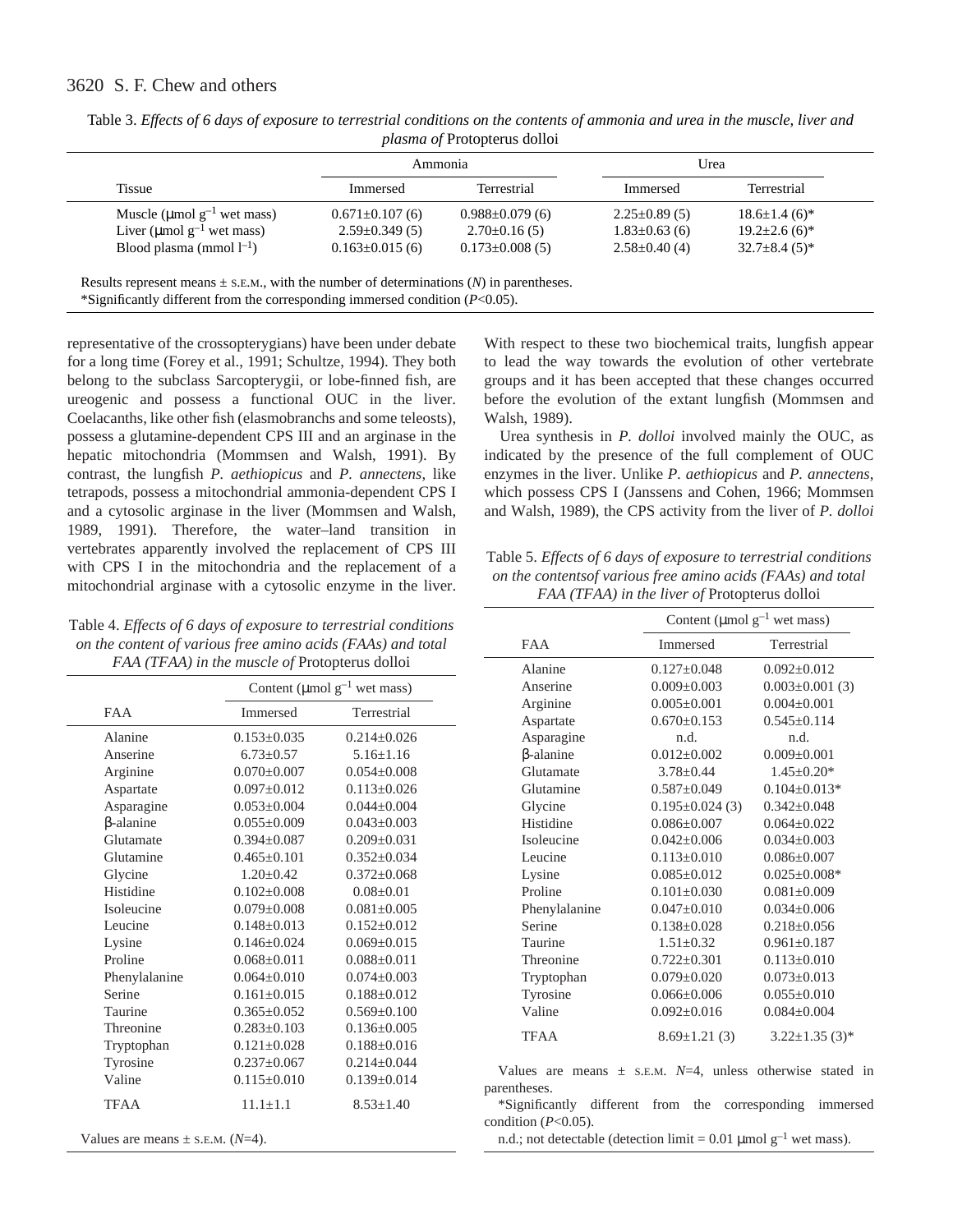had characteristics comparable with that of *T. lymma* but different from that of *M. musculus*. Thus, *P. dolloi* evidently possesses CPS III, which is known to be present in coelacanths, marine elasmobranchs and some teleosts (Mommsen and Walsh, 1989; Anderson, 1980; Randall et al., 1989) but not in lungfish (Janssens and Cohen, 1966; Mommsen and Walsh, 1989). Cellular fractionation studies revealed that CPS III was present exclusively in the mitochondria. However, similar to other African lungfish and amphibians (Mommsen and Walsh, 1989), the majority of arginase was present in the cytosol. To date, there is no report on the presence of GS activity in the livers of African lungfish. However, GS activity, which is essential to the supply of glutamine for the reaction catalyzed by CPS III, was detected in both the mitochondrial and cytosolic fractions from the liver of *P. dolloi*, with the specific activity in the former greater than that in the latter.

Taken together, these results indicate that the evolution of CPS from type III in fish to type I in tetrapods occurred within the Sarcopterygii, specifically within dipnoans. Aerial exposure could be an important factor leading to the substitution of  $NH_4$ <sup>+</sup> for glutamine as the substrate for CPS during evolution. These results also suggest *P. dolloi* as the more-primitive extant African lungfish, which is intermediate

| Table 6. Effects of 6 days aerial exposure on the           |
|-------------------------------------------------------------|
| concentrations of various free amino acids (FAAs) and total |
| FAA (TFAA) in the plasma of Protopterus dolloi              |

|               | Concentration (mmol $l^{-1}$ ) |                    |
|---------------|--------------------------------|--------------------|
| <b>FAA</b>    | Immersed                       | Terrestrial        |
| Alanine       | $0.349 \pm 0.036$              | $0.403 \pm 0.048$  |
| Anserine      | n.d.                           | n.d.               |
| Arginine      | $0.042 \pm 0.014$              | $0.045 \pm 0.003$  |
| Aspartate     | $0.139 \pm 0.025$              | $0.112 \pm 0.012$  |
| Asparagine    | $0.153 \pm 0.034$              | $0.110\pm0.008$    |
| β-alanine     | $0.760 \pm 0.363$              | $0.986 \pm 0.152$  |
| Glutamate     | $0.221 \pm 0.036$              | $0.223 \pm 0.058$  |
| Glutamine     | $0.812 \pm 0.155$              | $0.770 \pm 0.031$  |
| Glycine       | $0.274 \pm 0.035$              | $0.499 \pm 0.207$  |
| Histidine     | $1.05 \pm 0.44$                | $1.30 \pm 0.18$    |
| Isoleucine    | $0.372 \pm 0.041$              | $0.505 \pm 0.54$   |
| Leucine       | $0.837 \pm 0.098$              | $1.12 \pm 0.13*$   |
| Lysine        | $0.265 \pm 0.017$              | $0.262 \pm 0.012$  |
| Proline       | $0.198 \pm 0.030$              | $0.113 \pm 0.007$  |
| Phenylalanine | $0.423 \pm 0.022$              | $0.389 \pm 0.012$  |
| Serine        | $0.581 \pm 0.76$               | $0.408 \pm 0.032$  |
| Taurine       | $0.220 \pm 0.089$              | $0.144 \pm 0.044$  |
| Threonine     | $0.931 \pm 0.195$              | $0.530 \pm 0.025*$ |
| Tryptophan    | $0.879 \pm 0.034$              | $1.36 \pm 0.09*$   |
| Tyrosine      | $0.231 \pm 0.011$              | $0.318 \pm 0.028$  |
| Valine        | $0.670 \pm 0.057$              | $0.807 \pm 0.065$  |
| <b>TFAA</b>   | $9.40 \pm 1.35$                | $10.4 \pm 0.9$     |
|               |                                |                    |

Values are means  $\pm$  s.E.M. ( $N=4$ ).

\*Significantly different from the corresponding immersed condition (*P*<0.05).

n.d.; not detectable (detection limit =  $0.01$  mmol  $l^{-1}$ ).

## Protopterus dolloi *and aerial exposure* 3621

between aquatic fish (having mitochondrial CPS III and GS) and terrestrial tetrapods (having cytosolic arginase). Other extant African lungfish are likely to be more advanced (having CPS I and no detectable GS) and evolved later to aestivate in subterranean mud cocoons instead. An analysis of the relatedness of mitochondrial DNA in the coelacanth, lungfish and tetrapods (Zardoya and Meyer, 1996) supports the hypothesis that lungfish are the closest living relatives of terrestrial vertebrates. However, a re-analysis of the data led Rasmussen et al. (1998) to conclude that lungfish occupy a basal position among gnathostome fish as the sister-group to all other bony fish. Our results obtained from *P. dolloi* indeed support the proposition made by Rasmussen et al. (1998).

## *Ammonia excretion was impeded on land but did not lead to its accumulation in the body*

In terrestrial conditions, no water current is available to take away the excreted ammonia from the gills; the partial pressure of NH<sub>3</sub> ( $P_{\text{NH}_3}$ ) increases quickly in the boundary layer, leading to the reduction of the blood-to-boundary-water NH<sub>3</sub> gradient. Thus, branchial ammonia excretion by diffusion is repressed. Although the role of the branchial epithelium in  $NH<sub>3</sub>$  excretion in *P. dolloi* is unclear, the ammonia excretion rate in specimens exposed to terrestrial conditions decreased significantly. Theoretically, this would imply that ammonia was accumulated in these experimental specimens. However, there was no change in the ammonia content in the muscle, liver and plasma of these specimens after 6 days of aerial exposure. This is an extraordinary adaptation exhibited by *P. dolloi*, which apparently cannot be surpassed by any other teleosts (see review by Ip et al., 2001a; Chew et al., in press).

## *Ammonia was detoxified to urea during 6·days of exposure to terrestrial conditions*

It has been established that *P. aethiopicus* and *P. annectens* have a full complement of OUC enzymes in the liver and are able to synthesize urea from ammonia and bicarbonate *in vitro* (Janssens and Cohen, 1968a; Mommsen and Walsh, 1989). In addition, it has been suggested that the capacity to synthesize urea during periods of restricted water availability, as demonstrated by African lungfish, would have pre-adapted the early vertebrates for their transition to land (Campbell, 1973; Graham, 1997). Indeed, *P. dolloi* detoxified ammonia to urea during aerial exposure, and the excess urea was mainly stored in the body. There was only a slight increase in urea excretion in specimens exposed to terrestrial conditions for  $\geq$ 3 days. Although no information on the role of the kidneys of lungfish in urea excretion is available at present, it would be impractical for *P. dolloi* to excrete urea through its kidney due to the lack of water. Urea excretion might take place across the branchial/opercular epithelium or the skin; but without water to flush away the excreted urea, the excretion process would not be effective to compensate for the increased rate of urea production. Consequently, urea accumulates in the body and serves the secondary function of facilitating water retention through vapour pressure depression during desiccation.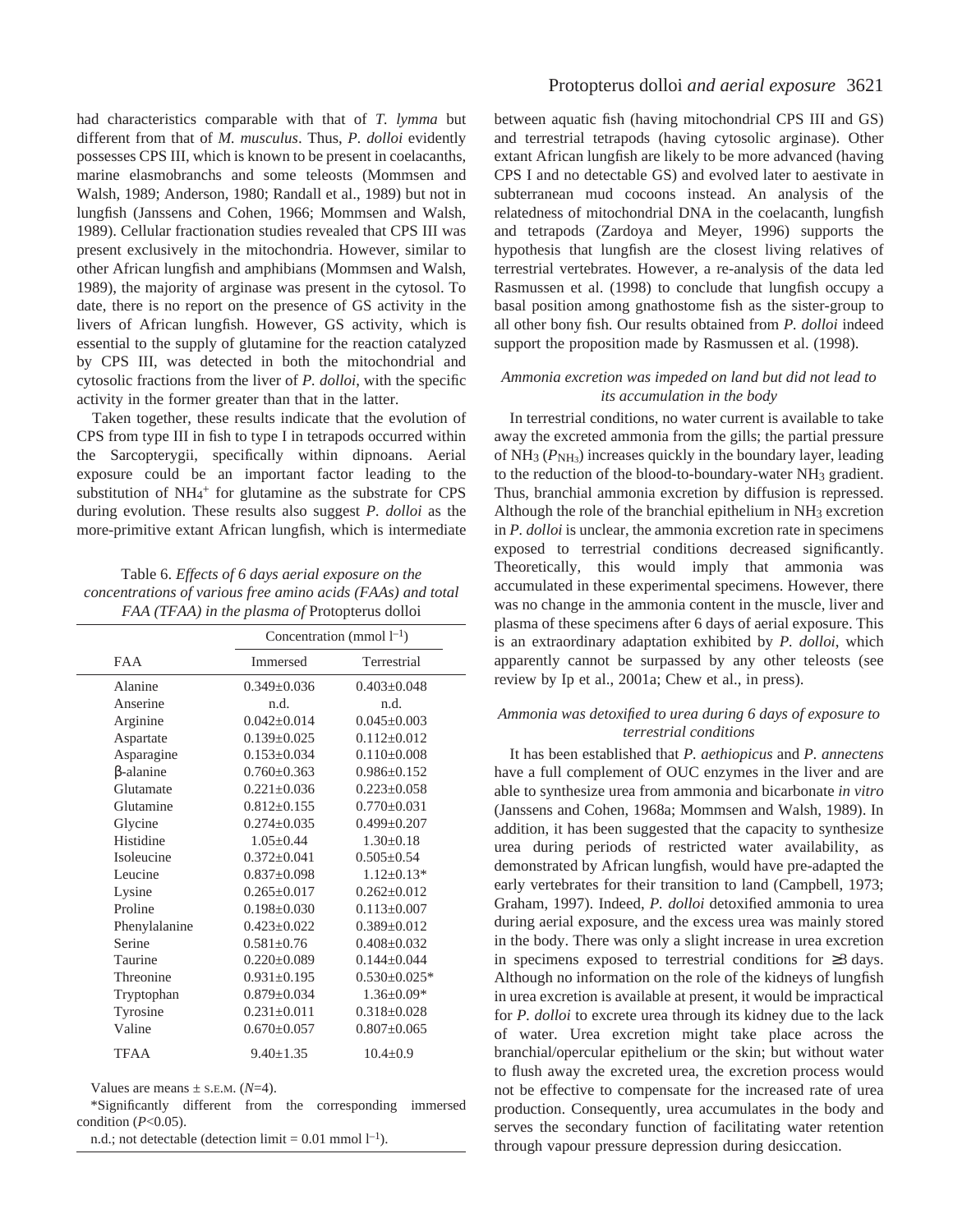#### *Ammonia production was suppressed during aerial exposure*

The deficit in ammonia excretion in a 100 g specimen during the 6 days of aerial exposure amounted to  $[(6.4-0.7) +$  $(6.8-0.6)+(6.0-0.7)+(4.9-0.8)+(5-0.7)+(5.7-0.7)] \mu$ mol g<sup>-1</sup>× 100 g, or 3060  $\mu$ moles. From Table 3, the excess amount of urea accumulated in the body of a  $100 g$  specimen, which contains approximately  $55 g$  muscle,  $2 g$  liver and 1 ml plasma (Y.K.I. and S.F.C., unpublished data), can be calculated as  $[(18.6-2.25)\,\text{\mu}$ molg<sup>-1</sup>×55 g]+ $[(19.2-1.83)\,\text{\mu}$ molg<sup>-1</sup>×2 g]+ [ $(32.7-2.58)$  mmol  $1^{-1} \times 1$  ml], or 964 µmoles. Since there are two moles of N in one mole of urea, this is equivalent to  $964 \times 2 = 1928$  umoles of ammonia. The deficit  $(3060-1928=1132 \mu)$  moles) indicates indirectly the occurrence of a reduction in the rate of endogenous ammonia production in these experimental animals.

This proposition is further supported by the fact that the ammonia excretion rate of specimens re-immersed in water after 6 days of aerial exposure remained low. If we take the rate of ammonia production in an immersed specimen (control) to be the summation of the rate of ammonia and urea excretion (from Figs 1, 2), this amounts to  $[6.3+(0.27\times2)]$ , or 6.84  $\mu$ mol N day<sup>-1</sup> g<sup>-1</sup>. During the 24-h of subsequent reimmersion, the rate of ammonia production is equal to the summation of the rate of ammonia excretion (from Fig. 1) and the normal rate of urea excretion (from Fig. 2), assuming that the increased rate of urea synthesis (see below) had returned to a normal level, which amounts to  $[1+(0.27\times2)]$ , or 1.54  $\mu$ mol N day<sup>-1</sup> g<sup>-1</sup>. This estimated rate of ammonia production during the 24 h of re-immersion is only 22% of the control value.

## *The rate of urea synthesis increased >8-fold and the OUC capacity was enhanced during aerial exposure*

In a submerged specimen, the steady-state level of urea in the body is maintained through a balance of urea production and urea loss (through excretion). Hence, it can be deduced that the rate of urea synthesis in a submerged *P. dolloi* was approximately 0.25  $\mu$ mol day<sup>-1</sup> g<sup>-1</sup>. The amount of urea synthesized in a 100 g specimen during the 6-day period of aerial exposure is equal to the summation of urea excreted and stored, or  $[(0.25+0.4+0.5+0.9+0.8+0.45) \,\text{\mu} \text{mol g}^{-1} \times 100 \text{ g}] +$ 964  $\mu$ mol=1294  $\mu$ moles. This is equivalent to a rate of 1294  $\mu$ moles/(100 g×6 days), or 2.16  $\mu$ mol day<sup>-1</sup> g<sup>-1</sup>. In other words, in order to detoxify the endogenous ammonia, which could not be excreted as NH3 during aerial exposure, the rate of urea synthesis was upregulated 8.6-fold. The normal rate of urea synthesis (0.25  $\mu$ mol day<sup>-1</sup> g<sup>-1</sup>) was definitely inadequate to detoxify the amount of ammonia formed, even after a suppression of the rate of ammonia production to 0.7–1.0  $\mu$ mol day<sup>-1</sup> g<sup>-1</sup> by day 6 of the experimental period.

Janssens and Cohen (1968a) induced *P. aethiopicus* to aestivation for 78–129 days in the laboratory. They reported that the rate of urea synthesis and the activity of OUC enzymes in these experimental specimens were comparable with those of the unfed control. Since then, it has been a general belief that the accumulation of urea in African lungfish during

aestivation does not involve an increased rate of urea synthesis (Graham, 1997). In the present study, we confirmed that this was not the case for *P. dolloi* during 6 days of aerial exposure. Aerial exposure is a phase that *P. dolloi* (and presumably also other African lungfish) has to naturally go through before aestivation. Presumably, during aestivation, ammonia production decreases further  $(<0.7 \text{ }\mu\text{mol}\text{ day}^{-1}\text{ g}^{-1})$  so that the normal rate of urea synthesis (as in the submerged control) can adequately detoxify the ammonia produced, thereby preventing ammonia from reaching toxic levels. Indeed, 6 days of aerial exposure without aestivation led to significant increases in the activities of GS (2.2-fold), CPS III (3.8-fold) and  $ASS + L$  (1.8-fold) in *P. dolloi* (Table 1). Previous work on aestivating *P. aethiopicus* (Janssens and Cohen, 1968a,b) revealed a rate of urea synthesis comparable with that of the immersed control because the aestivating specimen had entered a profound metabolic rate reduction. Hence, this is the first report on the induction of OUC enzyme activities in the liver of an African lungfish.

## *The rate of urea excretion increased 22-fold during subsequent recovery in freshwater*

Despite the lack of capability to excrete urea on land, the rate of urea excretion in *P. dolloi* increased 22-fold, which is probably the greatest increase known amongst fish, upon reimmersion. This suggests that, unlike marine elasmobranchs (Fines et al., 2001) and coelacanths (Yancey, 2001), which retain urea for osmoregulation, *P. dolloi* possessed transporters to facilitate urea excretion in freshwater, as observed in some teleosts [e.g. gulf toadfish (*Opsanus beta*), Wood et al., 1995; Walsh et al., 2000; Lake Magadi tilapia (*Alcolakia grahami*), Wood et al., 1994; Walsh et al., 2001]. It was known for a long time that the amphibian kidney can secrete urea actively (Balinsky, 1970). In addition, phloretin-sensitive and/or sodium-independent active urea transporters have been reported in the skin of several amphibians (see Sands et al., 1997 for a review). At present, the nature of these transporters and their location in the body tissues of *P. dolloi* is not clear, and therefore *P. dolloi* appears to be an ideal specimen for future studies on the regulation of urea transport.

## *Aerial exposure affected the contents of FAAs and TFAA in the liver*

There were significant decreases in the TFAA content in the liver of specimens exposed to terrestrial conditions for 6 days. To slow down the build-up of ammonia internally (see above), it would be necessary to decrease the rate of amino acid catabolism. The steady-state concentrations of amino acids in the tissues depend on the rates of their degradation and production. In the case of the experimental subjects in this study, amino acids would be produced mainly through proteolysis because food was withdrawn 48<sup>h</sup> before, and during, experiments. Under such conditions, it is logical to assume that the rate of protein degradation was higher than the rate of protein synthesis, which led to a net proteolysis. If the rate of proteolysis remained relatively constant and was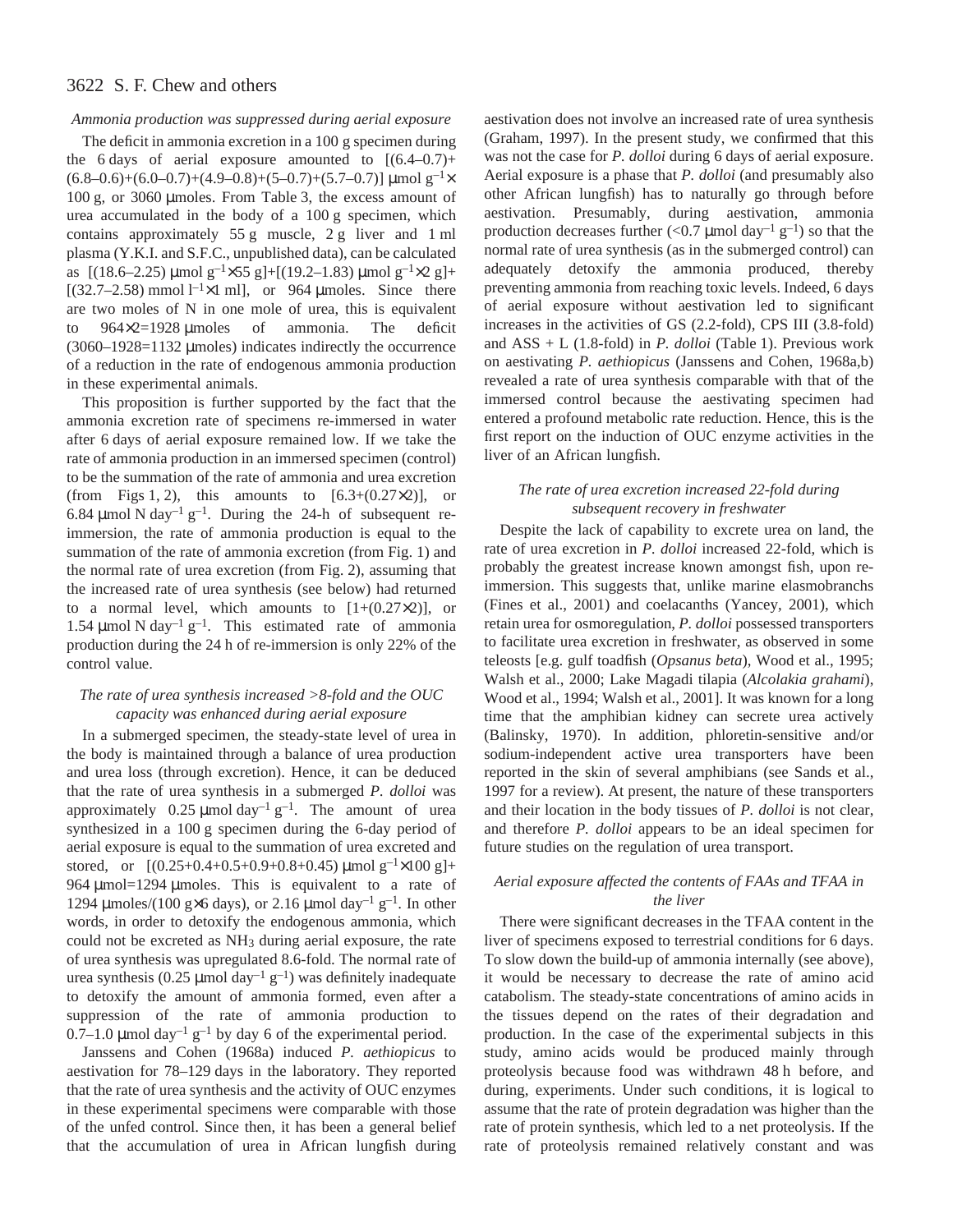unaffected by aerial exposure, there would be accumulations of FAAs, leading to an increase in the internal TFAA content. Therefore, the decrease in TFAA content in the liver of *P. dolloi* exposed to air indicates that simultaneous decreases in the rates of proteolysis and amino acid catabolism would have occurred. Furthermore, the decrease in proteolytic rate must be greater than the decrease in the rate of amino acid catabolism, subsequently leading to decreases in the steady-state concentrations of some FAAs and, consequently, lowering the TFAA concentration.

Despite the 2.2-fold increase in GS activity in the liver, there was a significant decrease in the hepatic glutamine content in specimens exposed to air for 6 days. This suggests that the excess glutamine formed was completely channelled into urea synthesis *via* CPS III. Simultaneously, there was a significant decrease in the content of glutamate in the liver of these specimens, indicating that the utilization of glutamate for glutamine formation out-paced the formation of glutamate through glutamate dehydrogenase or its release *via* proteolysis. This would suggest that the decrease in the rate of ammonia production was achieved through the regulation of hepatic glutamate dehydrogenase activity in *P. dolloi* during aerial exposure.

Ip et al. (2001c) reported that the mudskipper *P. schlosseri* was capable of using certain amino acids as a metabolic fuel and avoided ammonia toxicity through partial amino acid catabolism during an excursion on land. However, a similar phenomenon was not observed in *P. dolloi*. In contrast to the mudskipper, the pectoral and pelvic fins of *P. dolloi* are filamentous and incapable of sustaining locomotion on land. On land, *P. dolloi* remains quiescent and is relatively motionless. It is probably because of this that partial amino acid catabolism was not adopted as a strategy by *P. dolloi* to survive aerial exposure.

#### *Conclusion*

*P. dolloi* possesses GS and CPS III in the liver, and not CPS I as has been shown previously in other African lungfish. Hence, in this regard, *P. dolloi* is a more-primitive extant African lungfish intermediate between aquatic fish and terrestrial tetrapods. Six days of exposure to terrestrial conditions without aestivation led to an increase in urea content in the body, accompanied by an increase in hepatic OUC capacity, in *P dolloi*. The accumulated urea was released to the external medium during the subsequent 24 h of re-immersion, during which the rate of urea excretion increased 22-fold.

#### **References**

- **Anderson, P. M.** (1980). Glutamine- and *N*-acetylglutamate-dependent carbamoyl phosphate synthetase in elasmobranchs. *Science* **208**, 291-293.
- **Anderson, P. M.** (2001). Urea and glutamine synthesis: environmental influences on nitrogen excretion. In *Fish Physiology*, vol. 20, *Nitrogen Excretion* (ed. P. A. Wright and P. M. Anderson), pp. 239-277. New York: Academic Press.
- **Anderson, P. M. and Little, R. M.** (1986). Kinetic properties of cyanase. *Biochemistry* **25**, 1621-1626.
- **Anderson, P. M. and Walsh, P. J.** (1995). Subcellular localization and

biochemical properties of the enzyme carbamoyl phosphate synthetase and urea synthesis in the batrachoidid fishes, *Opsanus beta, Opsanus tau* and *Porichthys notatus*. *J. Exp. Biol.* **198**, 755-766.

- **Anderson, P. M., Broderius, M. A., Fong, K. C., Tsui, K. N. T., Chew, S. F. and Ip, Y. K.** (2002). Glutamine synthetase expression in liver, muscle, stomach and intestine of *Bostrichyths sinensis* in response to exposure to a high exogenous ammonia concentration*. J. Exp. Biol.* **205**, 2053-2065.
- **Balinsky, J. B.** (1970). Nitrogen metabolism in amphibians. In *Comparative Biochemistry of Nitrogen Metabolism* (ed. J. W. Campbell), pp. 519-637. London: Academic Press.
- **Bergmeyer, H. U. and Beutler, H. O.** (1985). Ammonia. In *Methods of Enzymatic Analysis*, vol. VIII (ed. H. U. Bergmeyer, J. Bergmeyer and M. Graßl), pp. 454-461. New York: Academic Press.
- **Brien, P.** (1959). Ethologie du *Protopterus dolloi* (Boulenger) et de ses larves. Signification des sacs pulmonaires des Dipneustes. *Ann. Soc. R. Zool. Belg*. **89**, 9-48.
- **Campbell, J. W.** (1973). Nitrogen excretion. In *Comparative Animal Physiology*. Third edition (ed. C. L. Prosser), pp. 279-316. Philadelphia: Saunders College Publishing.
- **Campbell, J. W. and Anderson, P. M.** (1991). Evolution of mitochondrial enzyme systems in fish: the mitochondrial synthesis of glutamine and citrulline. *In Biochemistry and Molecular Biology of Fishes. I. Phylogenetic and Biochemical perspectives* (ed. P. W. Hochachka, and T. P. Mommsen), pp 43-75. New York: Elsevier Science.
- **Cao, X. Y., Kemp, J. R. and Anderson P. M.** (1991). Subcellular localization of two glutamine-dependent carbamoyl-phosphate synthetases and related enzymes in liver of *Micropterus salmoides* (largemouth bass) and properties of isolated liver mitochondria: comparative relationships with elasmobranchs. *J. Exp. Zool*. **258**, 24-33.
- **Chew, S. F., Jin, Y. and Ip, Y. K.** (2001). The loach *Misgurnus anguillicaudatus* reduces amino acid catabolism and accumulates alanine and glutamine during aerial exposure. *Physiol. Biochem. Zool.* **74**, 226-237.
- **Chew, S. F., Wong, M. Y., Tam, W. L. and Ip, Y. K.** (2003). The snakehead *Channa asiatica* accumulates alanine during aerial exposure, but is incapable of sustaining locomotory activities on land through partial amino acid catabolism*. J. Exp. Biol.* **206**, 693-704.
- **Chew, S. F., Wilson, J. M., Ip, Y. K. and Randall, D. J.** (in press). Nitrogen excretion and defence against ammonia toxicity. In *Fish Physiology*, vol. 23, *The Physiology of Tropical Fishes* (ed. A. Val, V. Almedia-Val and D. J. Randall). New York: Academic Press.
- **Felskie, A. K., Anderson, P. M. and Wright, P. A.** (1998). Expression and activity of carbamoyl phosphate synthetase III and ornithine urea cycle enzymes in various tissues of four fish species. *Comp. Biochem. Physiol*. *B* **119**, 355-364.
- Fines, G. A., Ballantyne, J. S. and Wright, P. A. (2001). Active urea transport and an unusual basolateral membrane composition in the gills of a marine elasmobranch. *Am. J. Physiol*. **280**, R16-R24.
- **Forey, P. L.** (1986). Relationship of lungfishes. In *The Biology and Evolution of Lungfishes* (ed. W. E. Bemis, W. W. Burggren and N. E. Kemp), pp. 75- 92. New York: Alan R. Liss, Inc.
- **Forey, P. L., Gardiner, B. G. and Patterson, C.** (1991). The lungfish, the coelacanth and the cow revisited. In *Origins of the Higher Groups of Tetrapods: Controversy and Consensus* (ed. H. P. Schultze and L. Trueb), pp. 145-172. New York: Cornell University Press.
- **Frick, N. T. and Wright, P. A.** (2002). Nitrogen metabolism and excretion in the mangrove killifish *Rivulus marmoratus* II. significant ammonia volatilization in a teleost during air-exposure. *J. Exp. Biol.* **205**, 91-100.
- **Graham, J. B.** (1997). *Air-breathing Fishes: Evolution, Diversity and Adaptation.* London: Academic Press.
- **Ip, Y. K., Chew, S. F. and Randall, D. J.** (2001a). Ammonia toxicity, tolerance and excretion. In *Fish Physiology*, vol. 19, *Nitrogen Excretion* (ed. P. A. Wright and P. M. Anderson), pp. 109-148. New York: Academic Press.
- **Ip, Y. K., Chew, S. F., Leong, I. W. A., Jin, Y. and Wu, R. S. S.** (2001b). The sleeper *Bostrichthyes sinensis* (Teleost) stores glutamine and reduces ammonia production during aerial exposure. *J. Comp. Physiol. B*. **171**, 357- 367.
- **Ip, Y. K., Lim, C. B., Chew, S. F., Wilson J. M. and Randall, D. J.** (2001c). Partial amino acid catabolism leading to the formation of alanine in *Periophthalmodon schlosseri* (mudskipper): a strategy that facilitates the use of amino acids as an energy source during locomotory activity on land. *J. Exp. Biol.* **204**, 1615-1624.
- Janssens, P. A. (1964). The metabolism of the aestivating African lungfish. *Comp. Biochem. Physiol.* **11**, 105-117.